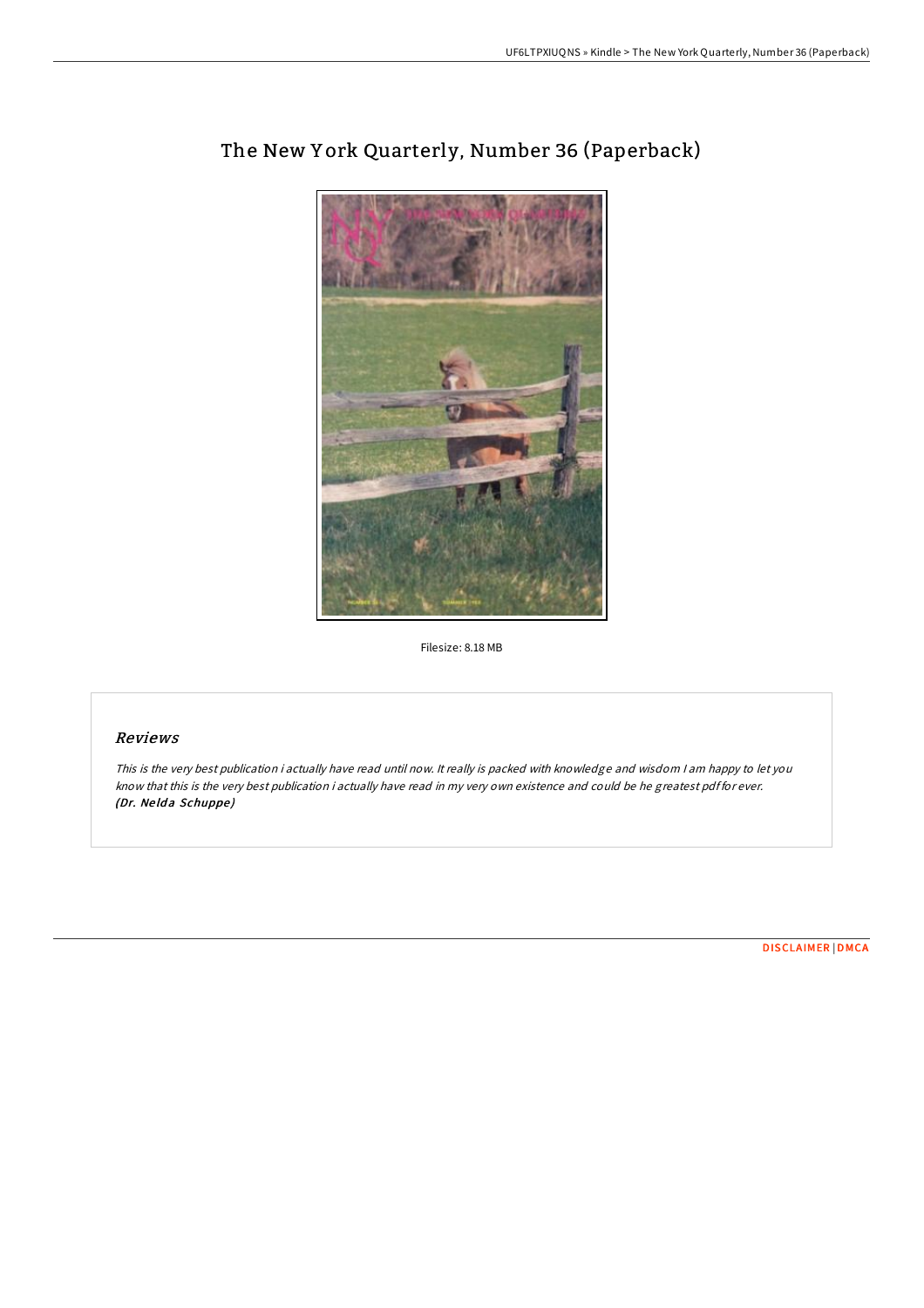## THE NEW YORK QUARTERLY, NUMBER 36 (PAPERBACK)



New York Quarterly, United States, 2007. Paperback. Condition: New. Language: English . Brand New Book \*\*\*\*\* Print on Demand \*\*\*\*\*.Since its founding in 1969 by William Packard, The New York Quarterly has been devoted to excellence in the publication of a unique and fervent crosssection of contemporary American poetry regardless of school of thought, style, or genre. Our only concern is to focus on the craft that underlies effective poetry writing. The New York Quarterly features works by both known and emerging poets. The NYQ Craft Interviews present the views of some of our most outstanding poets on the general subjects of style, prosody and technique. The issues are rounded out with an essay or two on the subject of contemporary American poetry that is both accessible and meaningful to readers, poets, students, and teachers of poetry alike. NYQ 36 features a craft interview with Macdonald Carey, an editorial on writing as process, an essay by Will Inman, and poetry by Macdonald Carey, Charles Bukowski, Antler, Michael Moriarty, Thomas McGrath, Jane Mayhall, Anna Adams, B. D. Trail, Lyn Lifshin, Victoria McCabe, Richard Kostelanetz, Michele Ingram, Jean Balderston, Kay Murphy, Roy Barrows, Doyle Wesley Walls, Catherine Brewton, Wanda Coleman, Kelly Cherry, June Collins, Alan Catlin, Jim Daniels, Mark DeFoe, Antonio de Nicolas, Carol Dunne, Frank Finale, Andrew Harvey, Jalaine Halsall, Anne Katcher, J. Kates, Robert Libbey, David Lawson, Anne-Marie Levine, Hale Chatfield, William Packard, Jared Smith, M. Z. Ribalow, Reena Ribalow, Sanford Fraser, John Urbain, and Will Inman.

B Read The New York Quarterly, [Numbe](http://almighty24.tech/the-new-york-quarterly-number-36-paperback.html)r 36 (Paperback) Online  $\begin{array}{c} \hline \Xi \end{array}$ Download PDF The New York Quarterly, [Numbe](http://almighty24.tech/the-new-york-quarterly-number-36-paperback.html)r 36 (Paperback)